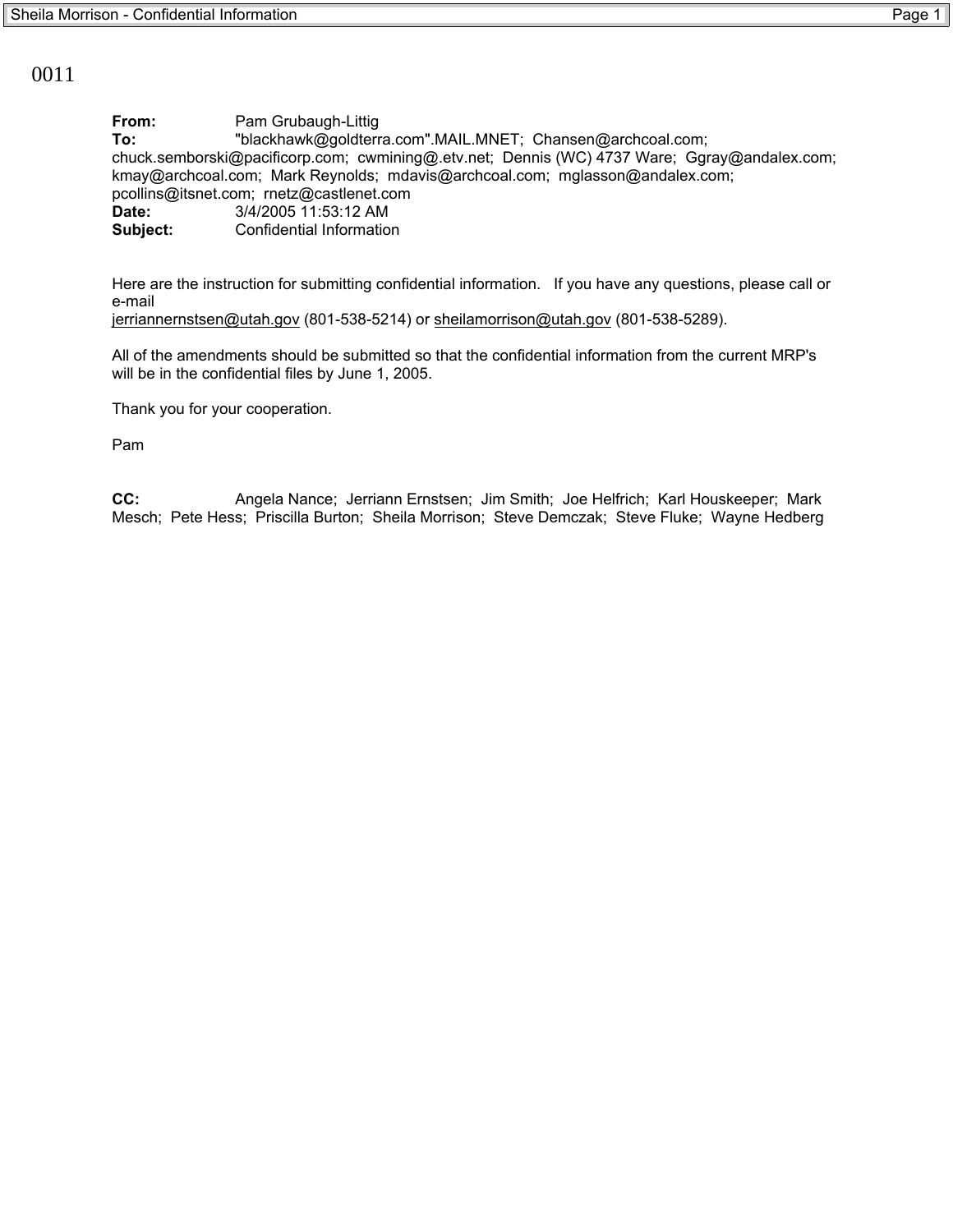## **Guidance for Removal of Confidential Information from the Current MRP**

There are three types of information that are controlled and not readily available to the public: Private, Protected and Confidential.

**Private information** (according to the Government Records Access Management Act [GRAMA] refers to personal information such as a social security number or tax identification number required for the ownership and control portion of the MRP.

**Protected information** under GRAMA refers to the location of historic, cultural or biological resources (i.e. raptor locations).

**Confidential information** in the Utah Coal Regulatory Program refers to the analysis of the physical and chemical properties of the coal to be mined, except information on components of such coal which are potentially toxic to the environment, and information on the nature and location of archeological resources on public and Indian lands as required under the Archeological Resources Protection Act of 1979 (cultural and historic information).

For the purposes of separating this information into a controlled area in the Public Information Center, - **Confidential.** It will be understood that the confidential information falls into one of these categories.

The process is as follows:

- 1. Submit one binder for each mine to be designated as the Confidential MRP.
- 2. Remove Confidential information in the form of an amendment.
- 3. Clearly mark all Confidential information.
	- For Legal and Financial Information, submit a chapter tab and **one** copy of the pages with the "Protected" information for the "Confidential" MRP binder. Submit the required number of copies with the Protected Information excluded for review.
	- For sensitive biological information such as specific locations of nests, dens, etc. (including subsidence maps with raptor nest locations) and information and maps of archeological sites, submit one reference page and appropriate chapter tabs for the information being removed from the current MRP.
- 3. Approval of the amendment:
	- A. SLO will pull confidential information from the current MRP and place in "Confidential" MRP Binders.
	- B. The submitted reference page will be placed in the MRP to indicate that the information is located in the "Confidential Binder". In the case of legal and financial information, the information is a duplication with confidential information excluded.
	- C. PFO and other agencies will simply remove the information and shred it upon receipt of an approval letter and C1/C2 form. **The SLO will be the only agency to keep confidential information.**